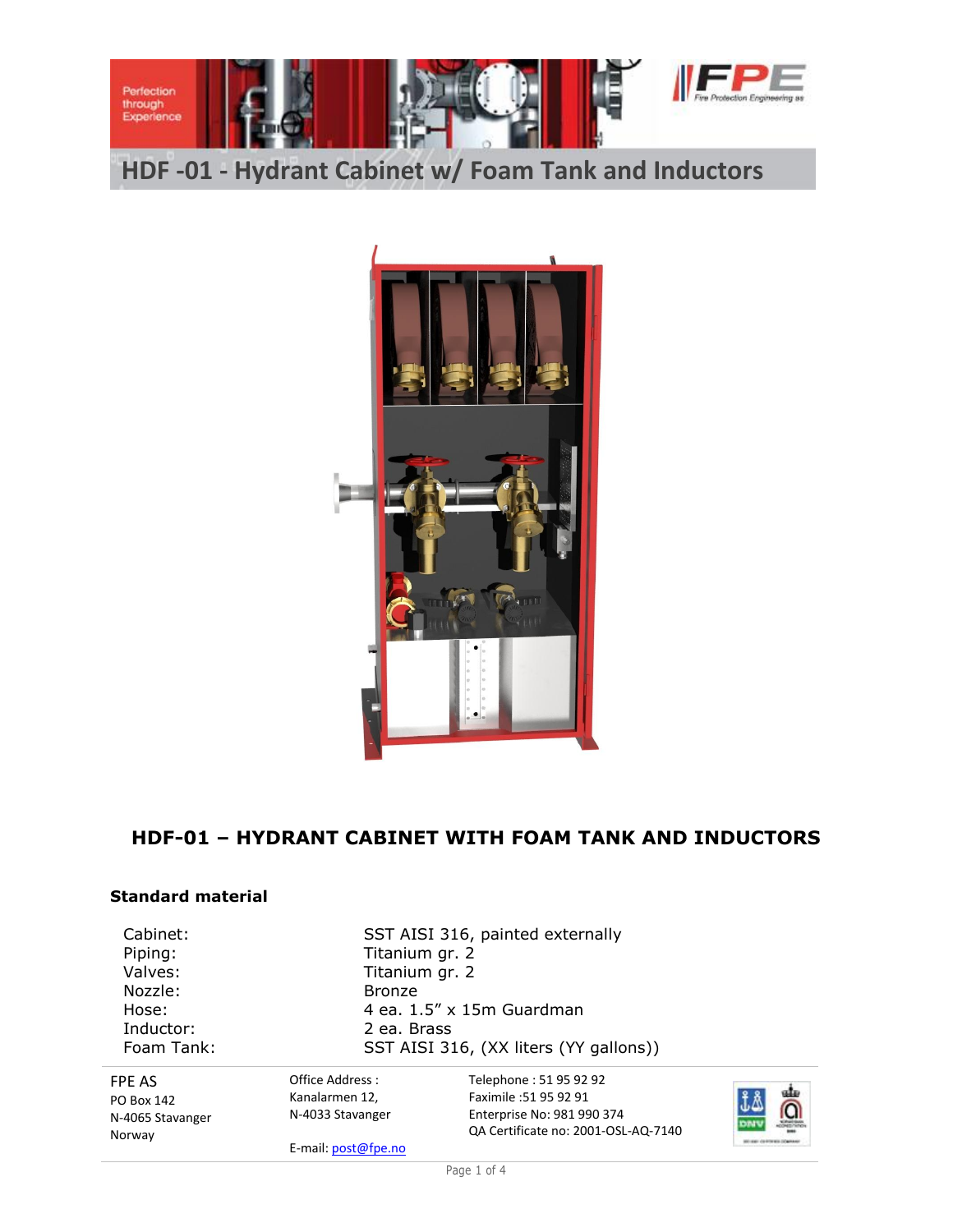

#### **Installation**

Mount: Bolt to Deck

### **Operation**

Water Only: Remove and uncoil hose laying it smoothly on the deck. Connect to nozzle and hydrant valve. Keep nozzle closed and slowly open hydrant valve to fill hose prior to operation.

Foam: Assemble inductor to hydrant valve and open foam valve. Proceed as directed with water only application noting hose will connect to inductor outlet.

#### **Options**

| Piping:  | • Cunifer CU 90/10 w/ Alubronze valves<br>• Super Duplex Stainless Steel                                   |
|----------|------------------------------------------------------------------------------------------------------------|
| Cabinet: | • Inlet on left or right side<br>• Door swing right or left<br>• Insulation<br>• Heater (Zone 1 Certified) |
| Hose:    | • Size and Length $*$<br>• Hose Couplings                                                                  |
| Nozzle:  | • Project Preference                                                                                       |
| Mount:   | • Seal weld w/ 309 filler wire (316SS to C.S.)                                                             |

\* Modifying the hose size and length may increase the size of the cabinet.

| <b>Working pressure:</b> | 20 barg (290 psig) |
|--------------------------|--------------------|
| Test pressure:           | 30 barg (435 psig) |

FPE AS PO Box 142 N-4065 Stavanger Norway

Office Address : Kanalarmen 12, N-4033 Stavanger

E-mail: post@fpe.no

Telephone : 51 95 92 92 Faximile :51 95 92 91 Enterprise No: 981 990 374 QA Certificate no: 2001-OSL-AQ-7140

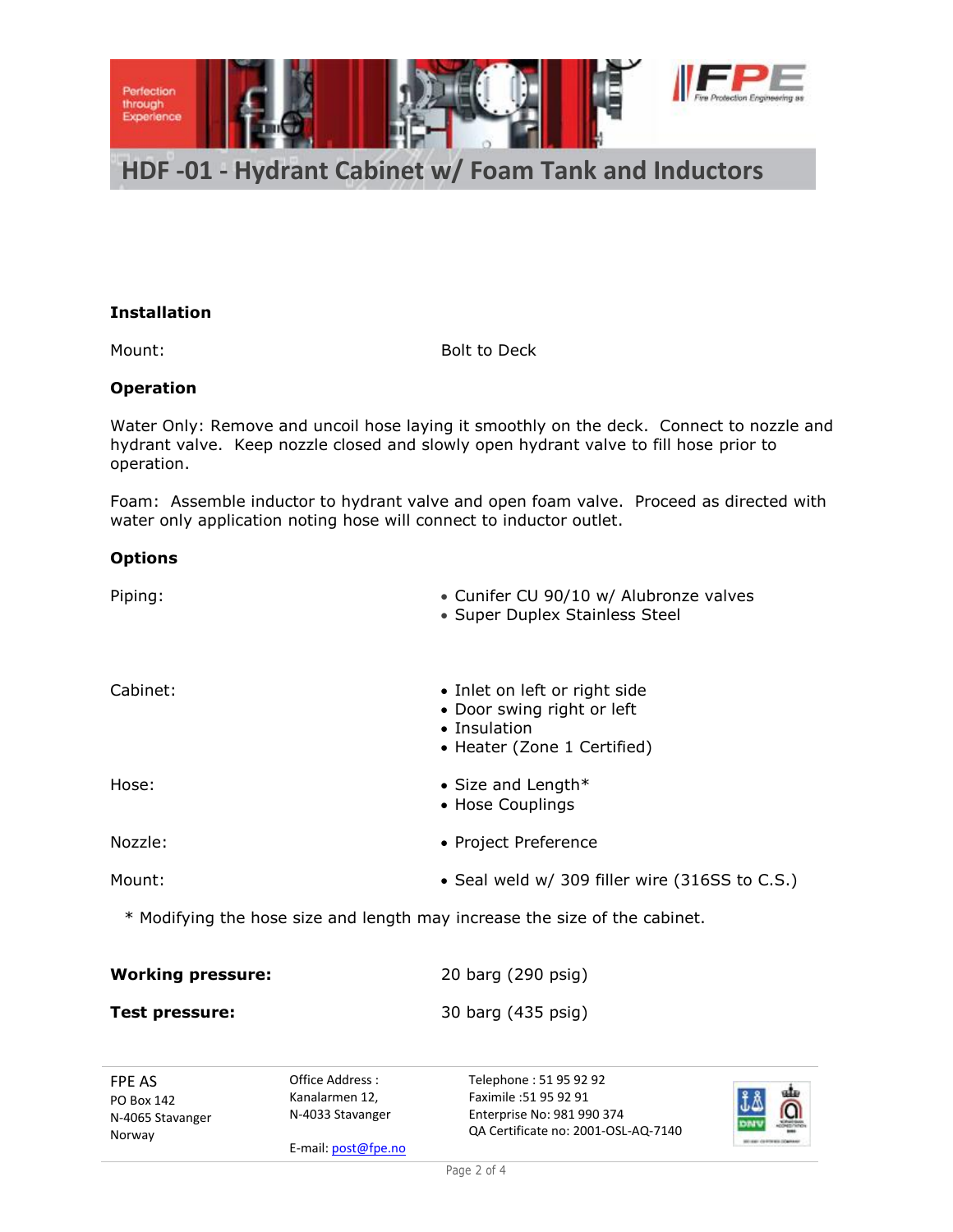

# **HDF -01 - Hydrant Cabinet w/ Foam Tank and Inductors**

## **Table 1: HDF-01 Dimension and Weight Data**

| Type     | Cabinet | Cabinet | Cabinet | Drv    |
|----------|---------|---------|---------|--------|
|          | Length  | Height  | Depth   | Weight |
|          | (mm)    | (mm)    | (mm)    | (kg)   |
| $HDF-01$ | 700     | 1680    | 700     | 250    |

#### **Table 2: HDF-01 Flow Data w/o Inductor**

| <b>Hydrant Inlet Pressure</b>  | <b>HDF-01</b>                                                       | $HDF-01$          |  |  |  |
|--------------------------------|---------------------------------------------------------------------|-------------------|--|--|--|
|                                | w/ 95 gpm nozzle                                                    | w/ 125 gpm nozzle |  |  |  |
|                                |                                                                     |                   |  |  |  |
| barg (psig)                    | lpm (gpm)                                                           | lpm (gpm)         |  |  |  |
| 6(87)                          | 294 (78)                                                            | 360 (95)          |  |  |  |
| 8(116)                         | 340 (90)                                                            | 414 (109)         |  |  |  |
| 10 (145)                       | 380 (100)                                                           | 463 (122)         |  |  |  |
| Notes:                         |                                                                     |                   |  |  |  |
|                                | 1. Calculated with a single 15m hose and hydrant valve fully opened |                   |  |  |  |
| (i.e. non-pressure regulated). |                                                                     |                   |  |  |  |
|                                | 2. Nozzle ratings imply XX gpm at 100 psi (7barg) nozzle inlet      |                   |  |  |  |
| pressure.                      |                                                                     |                   |  |  |  |
| 3.                             | FPE recommends the nozzle be safely operated between 7 barg         |                   |  |  |  |

3. FPE recommends the nozzle be safely operated between 7 barg (100 psig) and 3.5 barg (50 psig) to limit reaction forces while ensuring adequate flow.

| <b>Hydrant Inlet Pressure</b>                                                  | <b>HDF-01</b>                     | $HDF-01$                     |  |  |  |
|--------------------------------------------------------------------------------|-----------------------------------|------------------------------|--|--|--|
|                                                                                | w/ 95 gpm nozzle                  | w/ 125 gpm nozzle            |  |  |  |
|                                                                                |                                   |                              |  |  |  |
| barg (psig)                                                                    | lpm (gpm)                         | lpm (gpm)                    |  |  |  |
| 6(87)                                                                          | 237 (63)                          | 290 (<br>$\langle 7 \rangle$ |  |  |  |
| 8(116)                                                                         | 274 (72)                          | 334 (88)                     |  |  |  |
| 10 (145)                                                                       | 307 (81)                          | 375 (99)                     |  |  |  |
| Notes:                                                                         |                                   |                              |  |  |  |
| Calculated with a single 15m hose and hydrant valve fully opened<br>1.         |                                   |                              |  |  |  |
| (i.e. non-pressure regulated).                                                 |                                   |                              |  |  |  |
| Nozzle ratings imply XX gpm at 100 psi (7barg) nozzle inlet<br>2.<br>pressure. |                                   |                              |  |  |  |
| 3. FPE recommends the nozzle be safely operated between 7 barg                 |                                   |                              |  |  |  |
| (100 psig) and 3.5 barg (50 psig) to limit reaction forces while               |                                   |                              |  |  |  |
| ensuring adequate flow.                                                        |                                   |                              |  |  |  |
|                                                                                |                                   |                              |  |  |  |
| Office Address:                                                                | Telephone: 51 95 92 92            |                              |  |  |  |
| Kanalarmen 12,                                                                 | Faximile :51 95 92 91             |                              |  |  |  |
| N-4033 Stavanger                                                               | $Enterrice$ $No: Q21$ $QQ0$ $27A$ |                              |  |  |  |

#### **Table 3: HDF-01 Flow Data w/ Inductor**

FPE AS PO Box 142 N-4065 Stavanger Norway

N-4033 Stavanger E-mail: post@fpe.no

Enterprise No: 981 990 374 QA Certificate no: 2001-OSL-AQ-7140